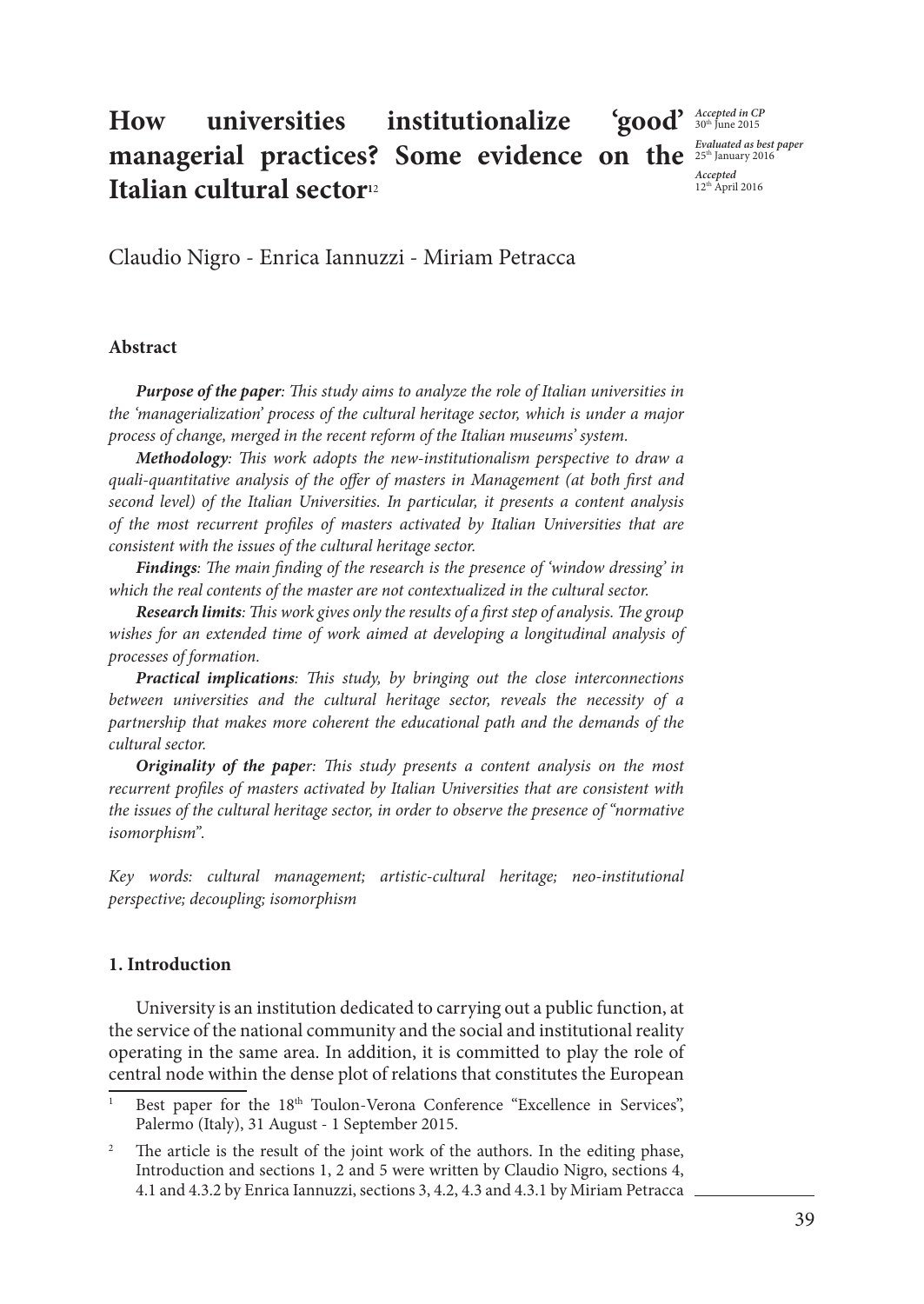

transnational system oriented to the growth and knowledge sharing, to the critical transmission of it according to the quality and excellence orientation.

For this reason, Universities play a role of social utility, taking the character of a "political entity" in the process of cultural, social, and economic development with a natural tension to the quality of training. Hence, the need that the training action developed at the national and international level should be ineludibly planned and shared with other political and institutional actors participating, in a view of planning, to the identification of the trajectories of growth of a country and its community. The quality that qualifies the released service becomes an expression of the target market's satisfaction, compared to the characteristics of the education offered and the research system. Therefore, the attention, for those who study and analyze the educational path, focuses on the ability of the university system as a whole to choose valuable targets and achieve them, adopting behaviors needed to measure and improve the affinity objectives/results (Sirilli, 2010).

However, the ability to plan and achieve 'adequate' and 'with value' goals/results for the university's actors goes hand in hand with:

- the demands coming from the institutional bodies, responsible for planning the educational offer of the university (Ministry of Education, University and Research, henceforth MIUR);
- and, at the same time, the demands coming from other actors who, although are not part of the university system, are able to orient their address.

Therefore, it is required that universities adapt themselves to the ministerial directives, planning their offer in line with the provisions of the changed institutional framework and not initiate a program free from the expectations of the target market and, consequently, of the requests coming from the labor market.

Therefore, although the Italian universities are acting in compliance with their margins of *autonomy* and *responsibility*, recognized by the MIUR, they cannot be separated from the influence of actors, who seemingly are not part of the training field, but can exercise institutional pressures on educational planning. Actually, Italian universities operate within a system governed according to the principle of autonomy. Their autonomy, even if constitutionally guaranteed, is circumscribed by a number of regulatory constraints that guide the decision-making process, as well as by the action of the socio-political and institutional framework in which these constraints are formalized. The institutional pressure, used by these actors that 'praise the change', is widely formalized in the adjustment process of the choices made within the universities, when chasing the updating of legislation.

However, if on the one hand the alignment of universities, sometimes required as well as appropriate, to such contextual dynamic conditions at the level of strategic autonomy, combines itself with that of training's responsibility, on the other hand it is possible to read such behavior in the universities' governance as an attempt to exert pressure on the local context, to the point of influencing the configuration of the existing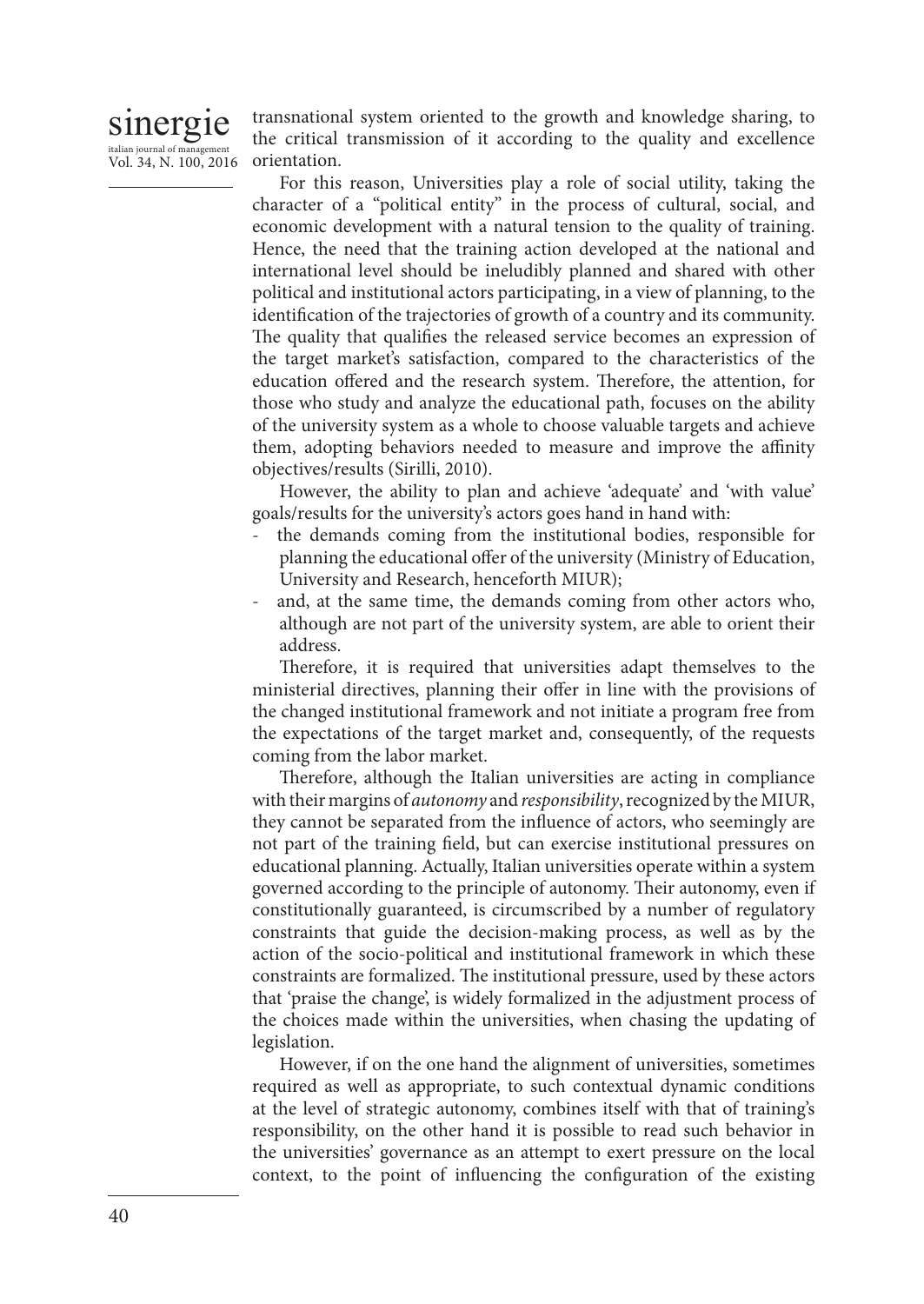institutional framework. That is to say that in the Italian university system <sup>Claudio Nigro</sup> **EXECUTE: Enrica Iannuzzi**<br> **Can be recognized the power to define, in consultation with other political** *Miriam Petracca***<br>
How universities** and institutional actors, the guidelines for the process of training and of the  $\frac{1}{2}$  maturical produces managerial practices?<br>
use of the knowledge acquired for the development of various economic some evidence on the sectors, particularly in reference to the public service sector (Nigro *et al.*, 2014a).

This is because Universities are, in a very broad sense, institutions whose mission is to promote and support the dissemination of knowledge and the development of new skills in the society. They do so essentially through research and teaching activities. At the same time, Universities, along with other institutional actors, "select" the knowledge to be transferred to the Students, via their undergraduate curricula and programs, and the practices to be applied to the workplace, via professional masters and similar educational schemes.

Universities, in this perspective, play a key role in the process of dissemination of knowledge, preventively selecting its effectiveness compared to the economic context in which the same will be used (Nigro *et al.*, 2013).

In this work, we refer to the process of professional training planned for the Italian cultural heritage sector. This sector is under a major process of change, merged in recent reform of the Italian museums' system (Franceschini's Museums Decree of 23 December 2014). This decree, arrival point of the Italian political debate on the museums' governance, marked the transition from a governance and management system, although apparently, committed to experts to a system entrusted to 'professionals'. Actually, the managerialization and, then, professionalization themes of human resource, intended to the protection, preservation, and promotion, have today become the leitmotif of the political debate. This has induced the Italian Minister Franceschini, Minister of Ministry of Cultural Heritage and Tourism (henceforth MiBACT), to declare that he will select the future directors/executives of museum organizations according to the possession of rewarding capacity of government and management, on the basis of the best practices of governance and management present in the territory (Nigro *et al.*, 2015).

In synthesis, this decree represents, for the Minister of MiBACT, the instrument to 'revolutionize' the organization and function of the national state museums, leading this organization to 'modernization'; the 'modern' organizations will be characterized by a high degree of professionalization, which will ensure the dynamism in governance and management (Nigro *et al.*, 2014b; Nigro *et al.*, 2015).

The conciliation between the actions promoted by the universities in the process of dissemination of good managerial practices and the new institutional framework established by the Franceschini's Decree in the field of cultural heritage, defines the reference scenario for the considerations that we are going to propose.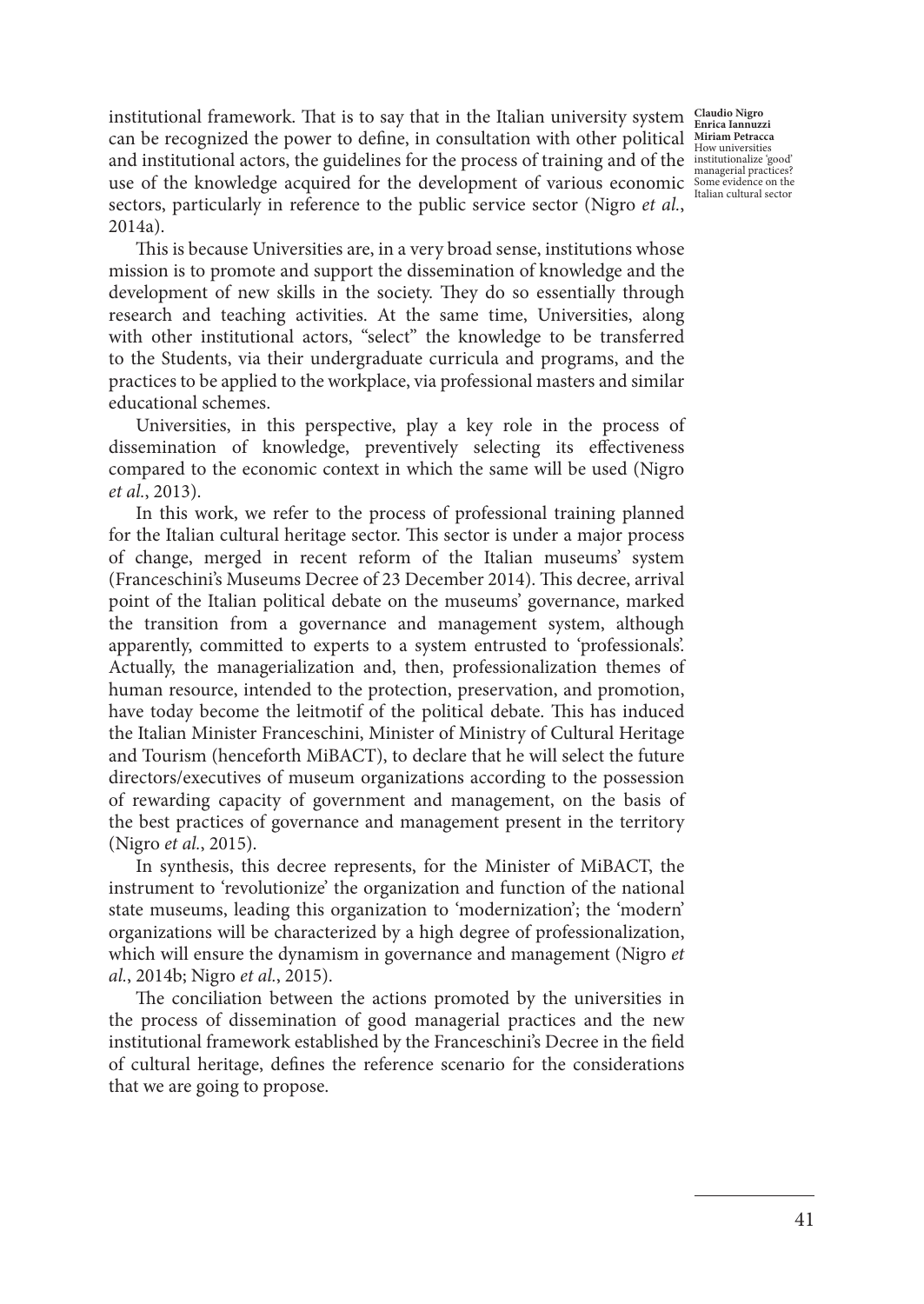#### sinergie  $italign$  italian journal of management **2. Research objective**

Vol. 34, N. 100, 2016

The outlined scenario is characterized on one hand by both the action carried out by the Italian universities aimed at the dissemination of knowledge and the development of new skills in the society and, on the other hand, by the changed institutional framework related to the cultural heritage sector. This contribution intends to answer the following question:

*How universities participate in the institutionalization process of 'good' managerial practices?*

To answer this question, the research group decided to focus on the professionalizing training process developed by Italian universities. In particular, we focus on the  $1<sup>st</sup>$  and  $2<sup>nd</sup>$  level of professionalizing master, active in the 2014-2015 academic year. Based on the evidence of the proliferation of professional courses aiming at spreading the managerial culture into the Italian cultural sector, we adopt the new-institutionalism perspective to draw a quali-quantitative analysis on the offer of masters in Management. The main aim of the research is to observe if and how the dissemination of selected "good" managerial practices is attributable to isomorphic processes based on the pursuit of legitimacy and consensus in a certain institutional context.

To this end, the following sections contain: the preliminary part, composed by a brief reconstruction of political and scientific debates on cultural heritage governance; secondly, the methodology (newinstitutional perspective); then, the reflections of the research group on the role that Universities currently have in the diffusion process of professions related to the cultural governance and management. In particular, in order to observe the presence of "normative isomorphism" in these processes, we will present the results of the content analysis on the most recurrent profiles of masters activated by Italian Universities that are consistent with the issues of the cultural heritage sector.

We expect to find the Italian University moving to a direction dedicated to the training needs of tourism and cultural heritage management. The research for a closer link between the need of specific skills for cultural management and the identification of appropriate structures and curricula is one of the main objectives of the legislator, as established by Franceschini's Decree.

The Italian Universities are currently interpreting these views of the legislator, regarding the managerialization and professionalization of cultural heritage; they participate, as actors of the organizational field, in the institutionalization of the new structure of governance of the Italian cultural heritage, contributing to the dissemination of its managerial practices.

## **3. Literature review: the recurring theme of managerialization/ professionalization in the cultural heritage sector**

The scientific debate on the professionalization of cultural heritage has been enriched over time with interesting contributions that have explored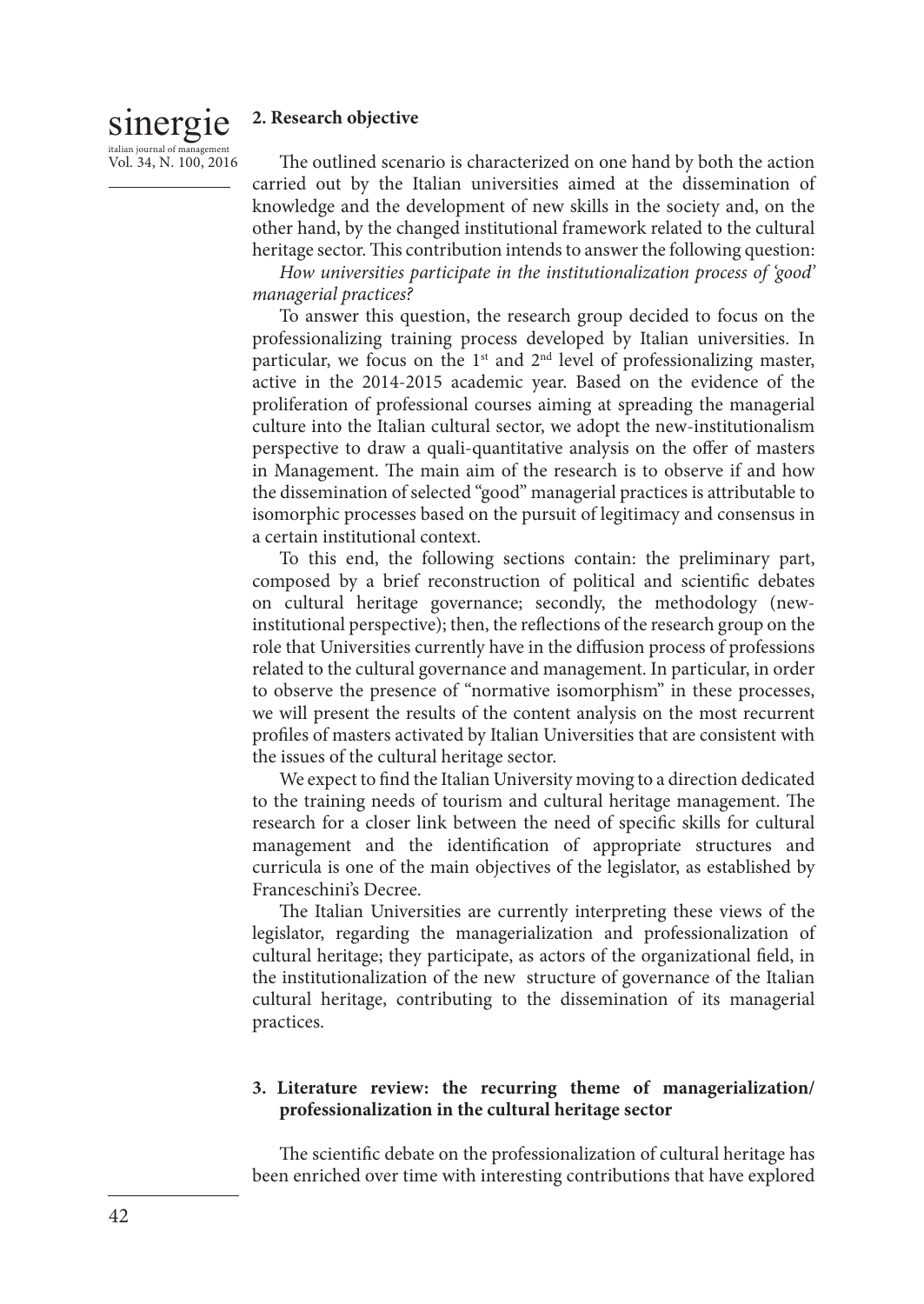the traits, both traditional and innovative, characterizing the governance **Claudio Nigro**  and management of the artistic and cultural heritage of the country. In *Hiriam Petracca* and management of the artistic and cultural heritage of the country. In *Hiriam Petracca* particular, in recent years, has gradually emerged a deep attention to  $\frac{\text{insutational}}{\text{massical resolution}}$ The managerialization process of cultural organizations, particularly of  $\frac{1}{\text{Ialian culural sectors}}$ museums, consistent with the guideline that has oriented the current change of direction of the public decision-makers in the field of cultural governance.

This is to say that it is possible to find an in-depth analysis of this theme in the scientific debate, read and interpreted in the light of the evolutionary process that has affected and is still affecting the institutional framework of the sector<sup>3</sup>.

The reference is to the prevailing economic and managerial literature that has repeatedly shown to managerialization the direction to be taken to overcome the difficulties that characterize the dynamics of governance of the Italian artistic and cultural heritage (Zan, 1999; Wizemann and Alberti, 2005; Nigro *et al.*, 2011). The managerialization process, that is not new in the public sector, is proposed as a way out of a system traditionally centered on the protection-conservation of the artistic-cultural heritage. At the same time, it is also proposed as the opportunity to make concrete the promotion of 'culture' and 'territory' on which the same is established, especially if we analyze the state museum sector.

These few summary notes on the debate provide an immediate perception of the directions of the scientific debate that clearly reinterpret the guidelines of the political debate. These guidelines include traditional governance, suited to the protection and preservation of heritage, in view of an innovative one, therefore 'modern', suited to the promotion of the same; close interdependence between culture and territory, i.e. between cultureresource and socio-economic development of territory. Both of these guidelines converge in the managerialization of culture, with important reflections on the profile of the responsible for the organization and promotion of its professionalization (Grossi, 2006; Tamma, 2010; Franch, 2010; Montella, 2009, 2012).

The introduction of the concept of promotion in the regulatory framework calls for the creation of *culture management*. This is a discipline that is not defined by terms of positioning in relation to the managerial, administration, strategic planning, management control, organization, and marketing studies (Franch, 2010), although it is closely linked to the role of 'professionals of culture' and on the related skills aimed at value creation (Dragoni, 2005, 2010; Petraroia, 2010; Golinelli, 2012; Montella 2009, 2012) in terms of the territory's sustainability and, then, of the cultural heritage (Segre, 2005). The cultural manager is, therefore, one that: produces the 'context of culture-user interaction' where he manages and controls effectively the process of socialization (Tamma, 2010); rediscovers in art and culture "the local development factors in the same way of the availability of material factors or specific environmental resources" (Franch, 2010, p. 98); and enhances the cultural resources of the single museum, in line with the territory, making unique the 'cultural experience'.

The evolution of the regulatory framework of the cultural heritage sector can be found in CABI volume, to be published within the 2016.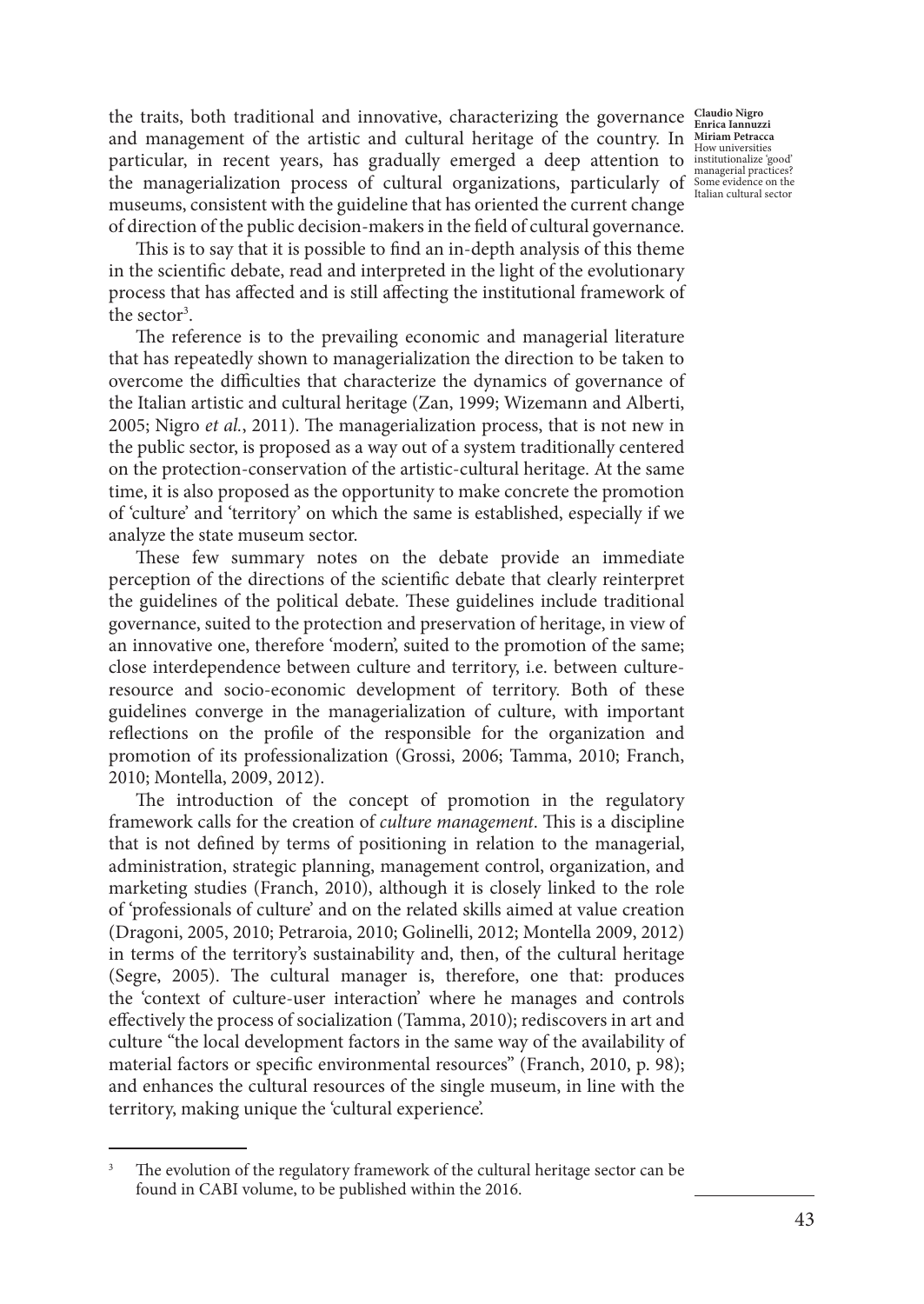# sinergie italian journal of management Vol. 34, N. 100, 2016

Nonetheless, the result of the managerial scientific debate, in an attempt to propose corrective actions to critical issues, is consisted in the transfer of interpretive schemes and a language typical of the traditional managerial to the museum sector. By giving, however, a short-sighted and, at the same time, rhetoric vision, focuses its attention to the strategies adopted by organizations designated to the promotion in order to analyze the effective 'ability to create value' (Dragoni, 2010).

It is worth stressing, to complete the outlined framework, that the recent scientific debate has been enriched by business management studies, focused on the organizational and economic-financial autonomy recognized to the museum organizations by the current regulatory framework. This field of study describes the main features of the organization and management of the museums according to the efficient and effective use of scarce resources (Bagdadli, 2003; Bagdadli and Paolino, 2005; Jalla, 2000; Lord and Lord, 1997) and links the success of management to the improvement of economic performance (Chirielison, 1999; Solima, 1998).

These features take on higher value since the organizations are, still today, heavily dependent on public financing (Zan, 1999). The rapid evolution of the social, economic, legal, and institutional context, the change in the demand for culture, the spread of information technology, the reduction of State support to the cultural sector, and the lack of services for visitors call for the definition of new professional profiles. These professionals should be in possession of new skills and competencies that can ensure the performance of conscious, competitive and, therefore, strategic conducts.

The different positions taken by scholars who took part in the scientific debate appear to converge on the theme of professionalization/ managerialization of actors designated to the governance and management of cultural sector. The convergence on the recurring theme is the starting point of the study conducted by the research group. Its early results are proposed in the following sections.

## **4. Methodology**

## *4.1 The new institutional theoretical approach: focus on isomorphic process*

According to the new institutional perspective, the choice of organizational solutions or the adoption of better practices of management responds to pressures of isomorphism, a source of political power and legitimacy (DiMaggio and Powell, 1983). In this section are individuated the persistent institutional pressures on organizations and individuals.

The reflections that are proposed in this paragraph have their roots in an earlier essay on new institutionalism: in a society thickly populated by institutions, "organizations are induced to incorporate behaviors and procedures defined by prevailing concepts of institutionalized organizational work. Organizations acting in this way increase their legitimacy and their survival regardless immediate effectiveness of the rules of conduct and acquired procedures" (Meyer and Rowan, 2000). Actually,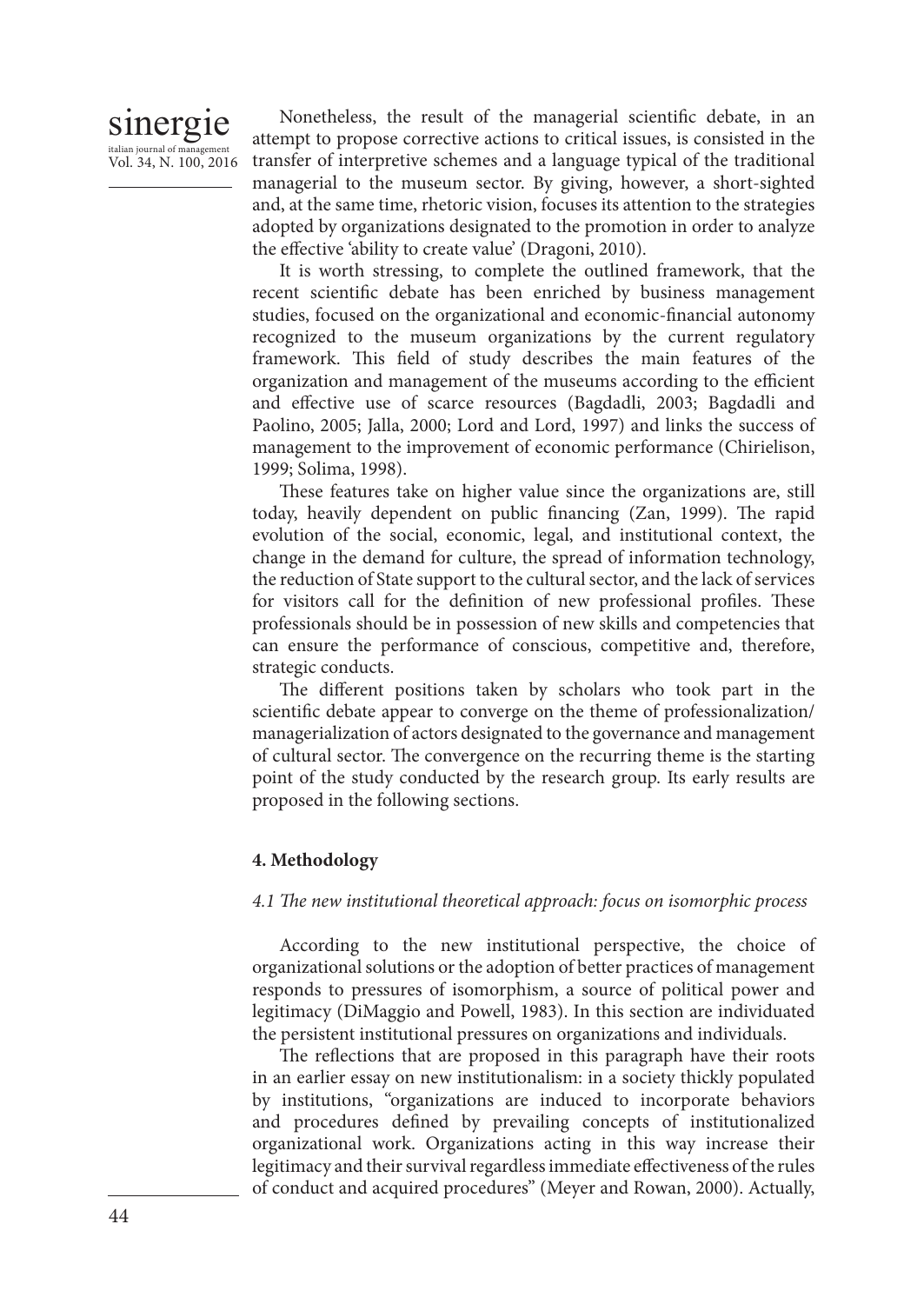the new-institutional perspective, focusing on the material and symbolic **Claudio Nigro Enrica Iannuzzi**  conditioning that institutions pose against individuals and organizations, *Miriam Petracca* puts at the center of its analysis isomorphic processes. Through it, the actors, institutionalize 'good' Find the term of the distribution of the context price processes. The distriction of the state of managerial practices?<br>Some evidence on the managerial practices? leaving aside their immediate effectiveness.

To be clearer, it is appropriate to specify that:

- the 'institutionalized rules' are classifications built within the company as typifications or shared interpretations (Berger and Luckmann, 1969). For example, norms, moral principles, codes of conduct, procedures, and conventions;
- the 'research of legitimacy' leads the organizations to obey to the pressures of the institutional environment to act in an appropriate and adequate way for the purposes evaluated positively by the community (Meyer and Rowan, 2000); not infrequently organizations, searching legitimacy, make efforts conflicting with the demands of efficiency.

In this way, the organization obtains benefits from isomorphism: looking at the competitive and institutional dynamics, a greater compliance can facilitate relations with other organizations, increase the chances of attracting highly motivated staff and obtain financing. Looking at the intraorganizational relationships, the isomorphism reduces internal disorder, because the conformity to the legitimized rules also solves the internal conflict on the objectives of the organization, while maintaining the stability of the *pro-tempore* dominant coalition.

It is necessary to specify that when we say 'institutional pressures', we refer to institutional isomorphism and, so, to 'coercive', 'mimetic' and 'normative' isomorphism (DiMaggio and Powell, 2000; Mastroberardino *et al.*, 2013). In particular:

- coercive isomorphism derives from the pressures exerted on formal and informal organizations by other organizations considered influential. These pressures are perceived by the actors as impositions, demonstrations of force and persuasion;
- isomorphism is mimetic when companies, facing the uncertainty of the environment, start spontaneously imitative processes. In this case the imitation acts as a surrogate of certainty, that is to say "if all act in this way, it means there is a reason";
- normative isomorphism is connected to the professionalization and the role that it has in the institutionalization of rules. Formal education creates professionals for a certain position, 'interchangeable' for way of thinking, acting, and schemes to meet.

Compared to these processes, Universities and professional training institutions have a crucial role in the development of new skills related to the themes of the efficient and effective use of scarce resources, promotion of cultural heritage, sustainability of the territory and so on.

The search for legitimacy is the basis of the homogenization process for all types of institutional isomorphism. In the first case it is obvious that if the organization does not comply with the imperatives of the environment, it will exclude itself from the competitive environment.

In the mimetic isomorphism, uncertainty is an important factor that encourages imitation. When the competitive conditions are unclear,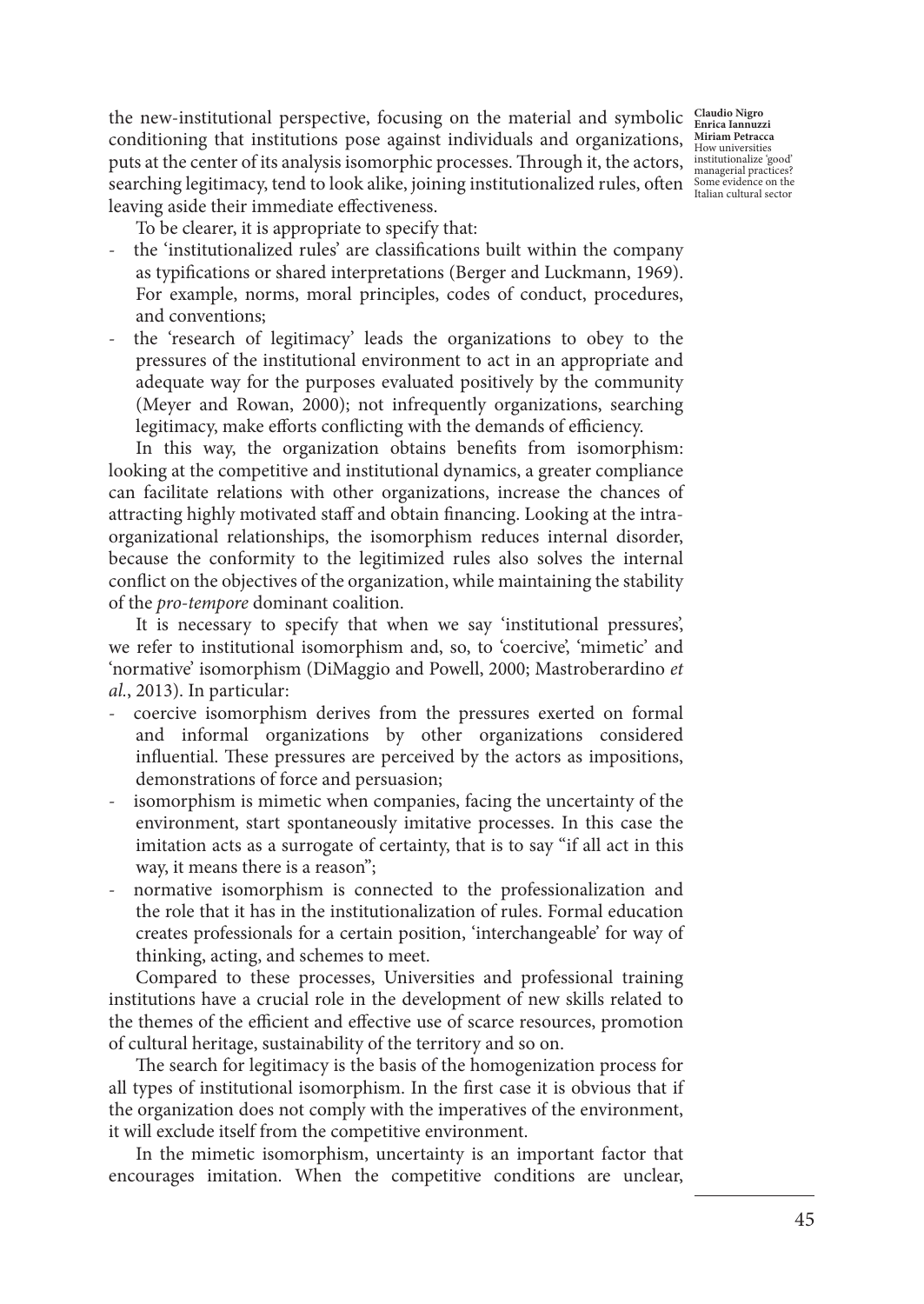# sinergie italian journal of management Vol. 34, N. 100, 2016

organizations may model themselves to other organizations to avoid the risk of 'being wrong'.

In the normative isomorphism, to appear professional, actors are called to conform their behavior to institutionalized rules: this produces a normative and symbolic framework for the category. The compliance with this framework makes the actors 'rational', legitimizing their act. The adoption of a 'deviant' behavior creates conditions for the failure of themselves and the organization. Memberships of professional associations of managers is undoubtedly the cause for the spread of practices considered legitimate, but not necessarily effective (Ghoshal, 2005).

The early new institutionalism, however, has not only provided a classification of institutional pressures, but has also carried out the study of the transmission of the rules in the network of organizational relationships. Meyer and Rowan identified the reasons in the 'rationalized myths', bearers of beliefs and practices socially approved, because they are believed to be rationally effective or to have a legal basis. The professions were raised to rationalized myths, as it is believed that they check a series of behaviors and effects, through the requirements of a role and the expectations of a company (Meyer and Rowan, 2000). The myth of the profession then becomes an instrument of external evaluation of its performance. The spread of the myths is a consequence: if an organization has to adopt certain technologies, is essential to train people for that purpose; training, in a vicious circle, leads firms to organize themselves according to the institutionalized rules, the control of certain institutionalized rules asks the law to intervene on the same, and so on.

For Powell and DiMaggio the reason of homogenization has to be found in 'organizational fields'. They define these as the "organizations which, in the aggregate, constitute a recognized area of institutional life: key suppliers, resources and product consumers, regulatory agencies, and other organizations that produce similar services or products" (DiMaggio and Powell, 1983; p. 148). The concept of 'organizational field' does not refer to any geographical area. Rather, it is configured by the relational dynamics that are developed in it. Literature describes it as a recognized area of institutional life that carries out actions of standardization and controls on organizational actions, exerting pressure so that they conform to shared standards of performance (isomorphism). These standards find their legitimacy by being adopted over time, rather than by their own rationality (DiMaggio and Powell, 1983; Scott, 1987; DiMaggio and Powell, 2000; Bonazzi, 2002), directing the operation of social organizations inserted in institutionalized contexts, limiting *de facto* alternative behaviors. To the organizational fields belong all the actors that even indirectly contribute to define certain standards in management, technology, research and new product development, human resource management and personnel policy.

Another issue to consider is the effect of institutional pressures on organizations. This depends on the degree of institutionalization of the rule. Zucker (DiMaggio and Power, 2000) argues that the processes of institutionalization have different forces in preserving and transmitting certain cultural content: the more an institutionalized act shows high degree of formality and solemnity, the more effective and lasting will be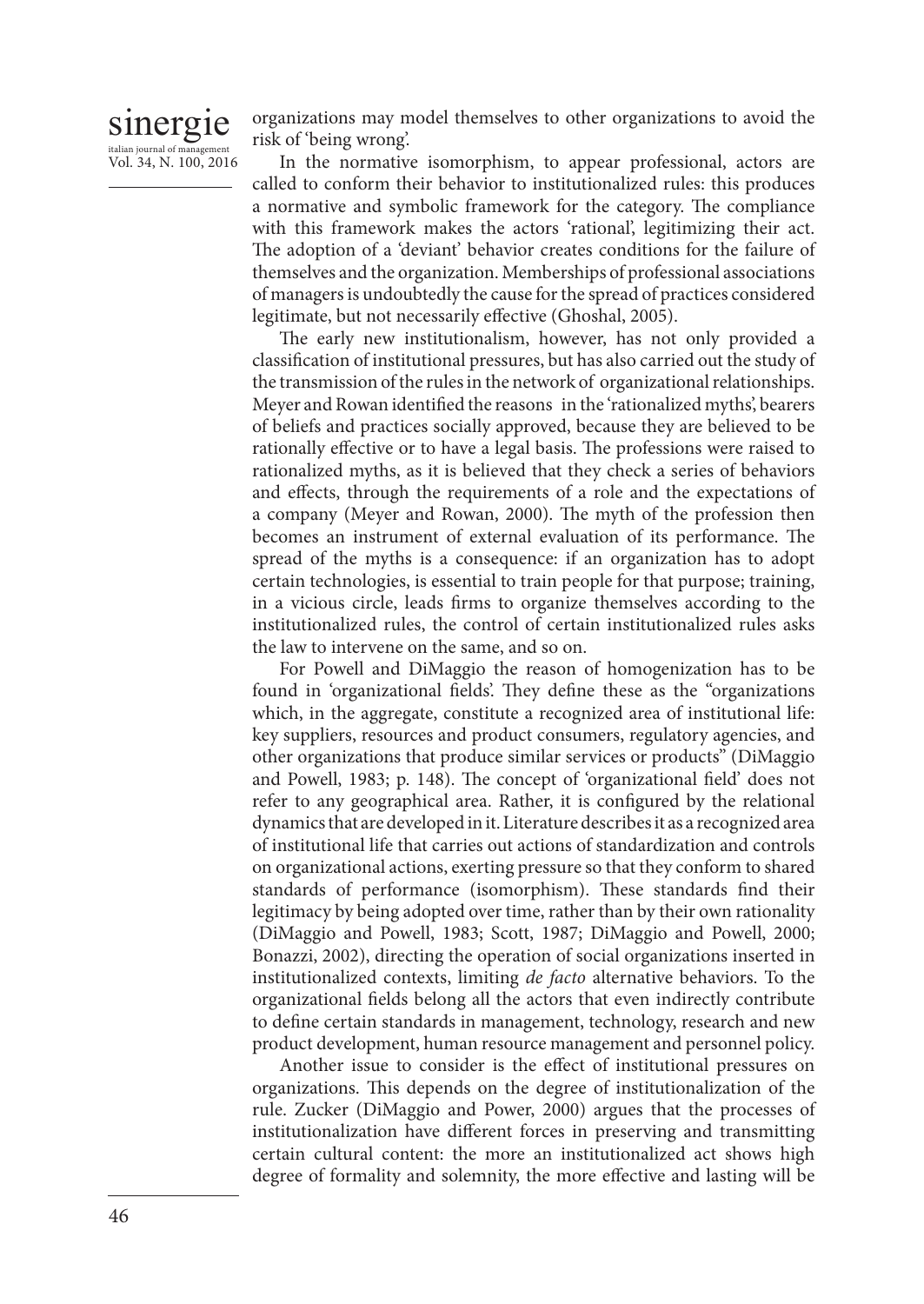the transmission of its cultural content and less freedom will be left to the **Claudio Nigro Enrica Iannuzzi**  parties in breaking and rebuilding the framework of rules and standards. The exogenous shocks that interrupt the process of reproduction of  $\frac{\text{insutational result}}{\text{msatational result}}$ institutionalized patterns, enabling change, can be identified as opportunities to be exploited for the recovery of margins of maneuver by actors. It can be said, therefore, that the margins of intervention on the institutional framework are a function of the degree of 'cultural persistence'. This means that some organizations respond to external pressures faster than others, becoming homogeneous more quickly, while others change only after a long period of resistance.

In the outlined scenario, the dynamics of professionalization and the diffusion of managerial practices in governance and management of cultural heritage must be addressed to the processes of social legitimacy and institutional isomorphism known as processes, rather than to be understood through the analysis of the elements of intrinsic technical rationality (DiMaggio and Powell, 1983). In particular, we refer to the processes of normative isomorphism, through which there is a spread of professional standards and procedures on organizational characteristics. The higher the degree of institutionalization of such standards, due to the spread in the field of management practice as well as the influence of the relevant professional groups, the higher the number of actors that will conform to these standards, adopting legitimized practices.

#### *4.2 Sample description*

The research group has investigated the presence of normative isomorphism (connected to the professionalization and its role in the institutionalization of the rules) starting from the assumption that Universities have a crucial role in the development of new skills. For this reason, the group has tested its research questions on a sample of masters (first/second level) related to the professionalization in the cultural heritage's field. The sampling process followed four steps:

- 1) it individuated all the professional masters currently activated by universities and training institutions (approximately 1650);
- 2) it selected the masters regarding the 'managerialization' of the cultural sector (105);
- 3) it chose the masters referring to the 2014/2015 academic year (74);
- 4) it considered only the masters having a detailed brochure available for download (34).

## *4.3 Categories of analysis*

In order to observe the presence of "normative isomorphism" in the processes of dissemination of selected "good" managerial practices, based on the pursuit of legitimacy and consensus in a certain institutional context, the analysis was divided into two categories:

- *descriptive analysis*: used to describe the basic features of the data;
- *content analysis*: used to distil words into fewer content-related categories.

**Miriam Petracca**  How universities managerial practices? Some evidence on the Italian cultural sector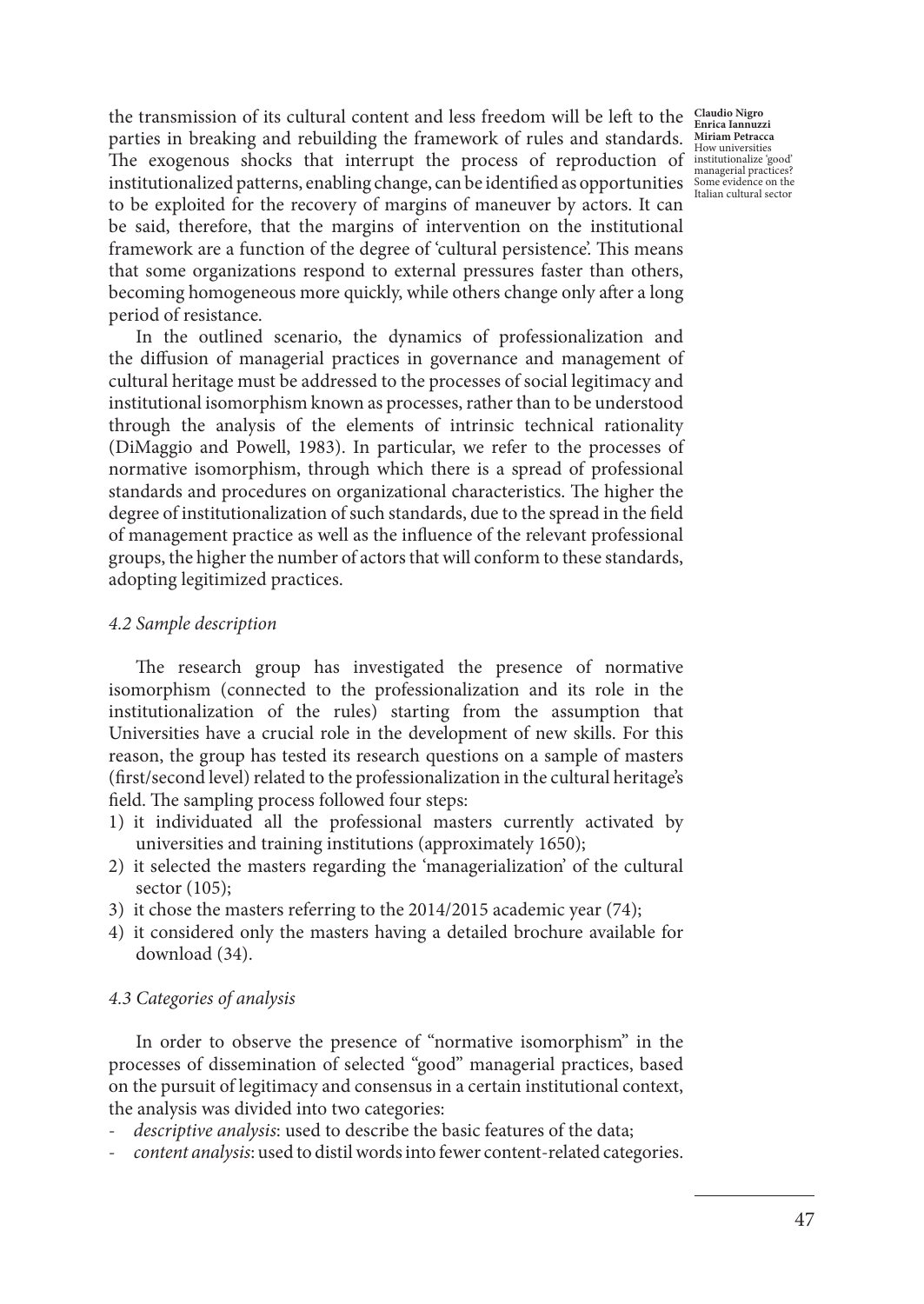#### sinergie *4.3.1 Descriptive analysis*

italian journal of management Vol. 34, N. 100, 2016

The descriptive analysis was conducted for all the professional masters activated for the 2013/2014 academic year. In particular, the analysis was conduced for the 'Region', 'Edition', and 'Field' items (Tables 1-3). This analysis offers a synthesis of the data reported. In this case, the descriptive analysis of the above-mentioned items is limited to the measures of frequency and percentage.

| Region                | Frequency      | Percentage |
|-----------------------|----------------|------------|
| Lazio                 | 21             | 28,4       |
| Lombardia             | 13             | 17,6       |
| Emilia Romagna        | 6              | 8,1        |
| Veneto                | 6              | 8,1        |
| Toscana               | 6              | 8,1        |
| Campania              | 5              | 6,8        |
| Calabria              | 5              | 6,8        |
| Puglia                | 3              | 4,1        |
| Piemonte              | $\overline{c}$ | 2,7        |
| Sicilia               | $\overline{2}$ | 2,7        |
| Trentino              | $\overline{c}$ | 2,7        |
| Abruzzo               | 1              | 1,4        |
| Friuli Venezia Giulia | 1              | 1,4        |
| Marche                | 1              | 1,4        |

| Tab. 1: Distribution of professional masters by Region |  |  |  |  |  |
|--------------------------------------------------------|--|--|--|--|--|
|--------------------------------------------------------|--|--|--|--|--|

Source: personal elaboration

|  |  |  | Tab. 2: Distribution of professional masters by Edition |
|--|--|--|---------------------------------------------------------|
|--|--|--|---------------------------------------------------------|

| Edition          | Frequency      | Percentage |
|------------------|----------------|------------|
| Not available    | 35             | 47,3       |
| 1 <sup>st</sup>  | 16             | 21,6       |
| 8 <sup>th</sup>  | $\overline{4}$ | 5,4        |
| 5 <sup>th</sup>  | 3              | 4,1        |
| $10^{\text{th}}$ | $\overline{2}$ | 2,7        |
| 11 <sup>th</sup> | $\overline{2}$ | 2,7        |
| $12^{th}$        | $\overline{2}$ | 2,7        |
| 13 <sup>th</sup> | $\overline{2}$ | 2,7        |
| 3 <sup>rd</sup>  | $\overline{2}$ | 2,7        |
| $4^{\text{th}}$  | $\overline{2}$ | 2,7        |
| $15^{\text{th}}$ | 1              | 1,4        |
| 17 <sup>th</sup> | $\mathbf{1}$   | 1,4        |
| 35 <sup>th</sup> | $\mathbf{1}$   | 1,4        |
| Q <sup>th</sup>  | $\mathbf{1}$   | 1,4        |

Source: personal elaboration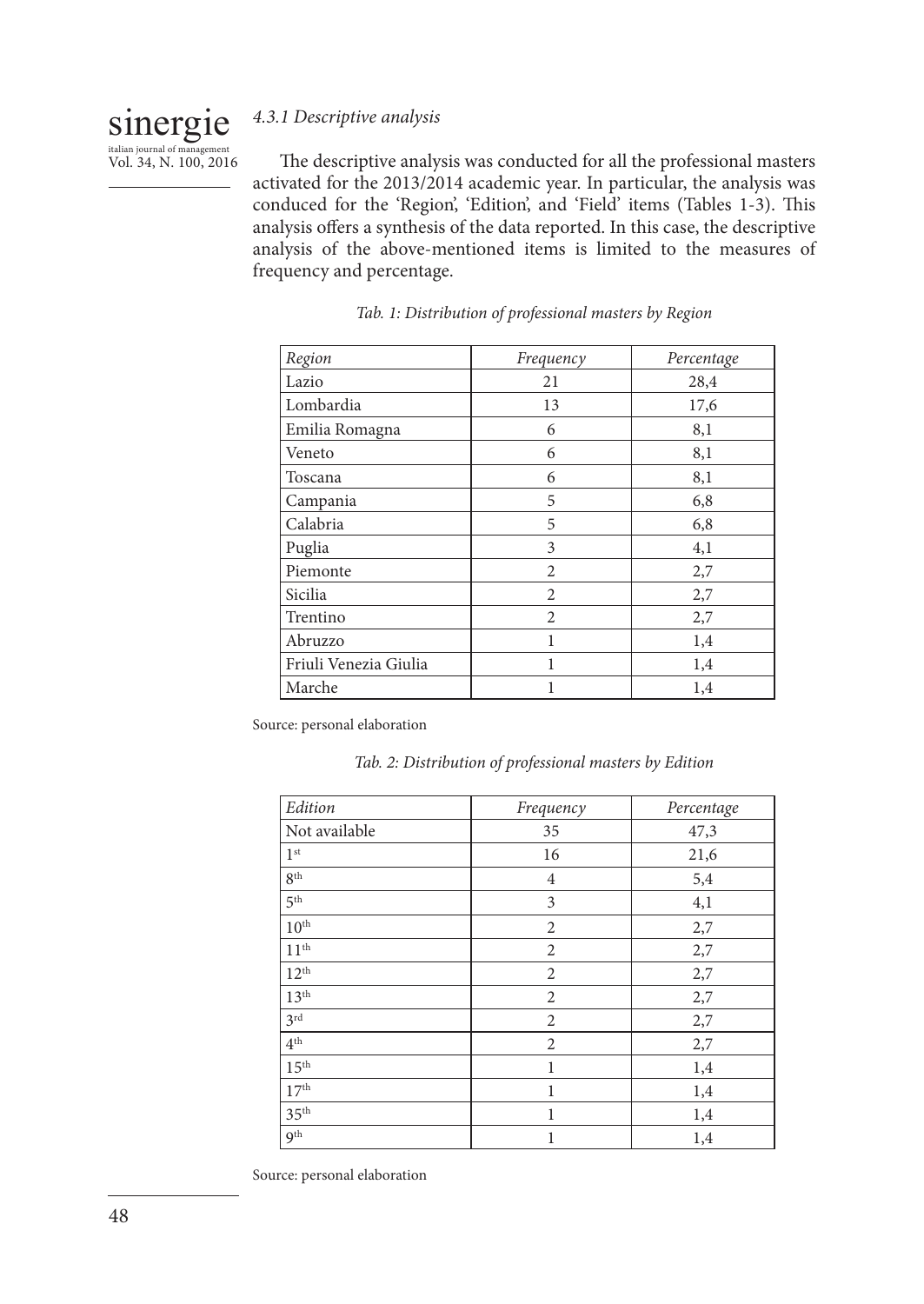| Tab. 3: Distribution of professional masters by Field |  |  |
|-------------------------------------------------------|--|--|
|-------------------------------------------------------|--|--|

| Field                                         | Frequency      | Percentage |
|-----------------------------------------------|----------------|------------|
| Management                                    | 34             | 45,9       |
| <b>Humanities</b>                             | 13             | 17,6       |
| Communication                                 | 8              | 10,8       |
| Architecture and design                       | 6              | 8,1        |
| Economics and financial                       | 5              | 6,8        |
| Social science                                | 3              | 4,1        |
| Political science and international relations | $\mathfrak{D}$ | 2,7        |
| Law disciplines                               |                | 1,4        |
| <b>ICT</b>                                    |                | 2,7        |

**Claudio Nigro Enrica Iannuzzi Miriam Petracca**  How universities institutionalize 'good' managerial practices? Some evidence on the Italian cultural sector

Source: personal elaboration

#### *4.3.2 Content analysis*

The content analysis followed two steps: 1) it was conducted on the title of the professional masters active in the 2014-2015 academic year (74 masters); 2) it regarded the analysis of the available brochure (22 masters). In particular, the latter was divided in two parts: firstly, it refers to the analysis of the same code utilized for the masters' titles; secondly, it focuses on the search of codes that better explain the managerialization/ professionalization process. Those sections aim to draw an early picture about the use of some 'code' in the title and program of professional masters. These were analyzed through a conventional content analysis, which is a qualitative research method used to interpret the content of text data through a systematic classification process, involving coding and identifying themes (Krippendorff, 2004). The results of content analysis on the masters' titles and on the master's brochure, on the repetition of codes qualifying the managerial matrix of professional training in the tourism and cultural heritage sector, are presented in Tables 4 and 5.

| Codes                                 | Frequency      |
|---------------------------------------|----------------|
| Management/gestione                   | 44             |
| Cultura/culturale/culturali/cultural  | 32             |
| Turismo/turistica/turistico/turistici | 23             |
| Territorio                            | 11             |
| Art/arts/arte/arti                    | 8              |
| Comunicazione                         | 7              |
| Patrimonio                            | 7              |
| Beni culturali                        | 6              |
| Valorizzazione                        | 6              |
| Patrimonio culturale                  | 4              |
| Heritage                              | 4              |
| Eventi/evento/event                   | 3              |
| Archeologia/archeologico/archeologica | $\overline{c}$ |
| Museum/musei/museo                    | $\overline{c}$ |
| Museologia                            | $\mathfrak{D}$ |
| Tutela                                |                |
| Curatore                              | 1              |
|                                       |                |

*Tab. 4: Content analysis on the a.y. 2014-2015 masters' titles*

Source: personal elaboration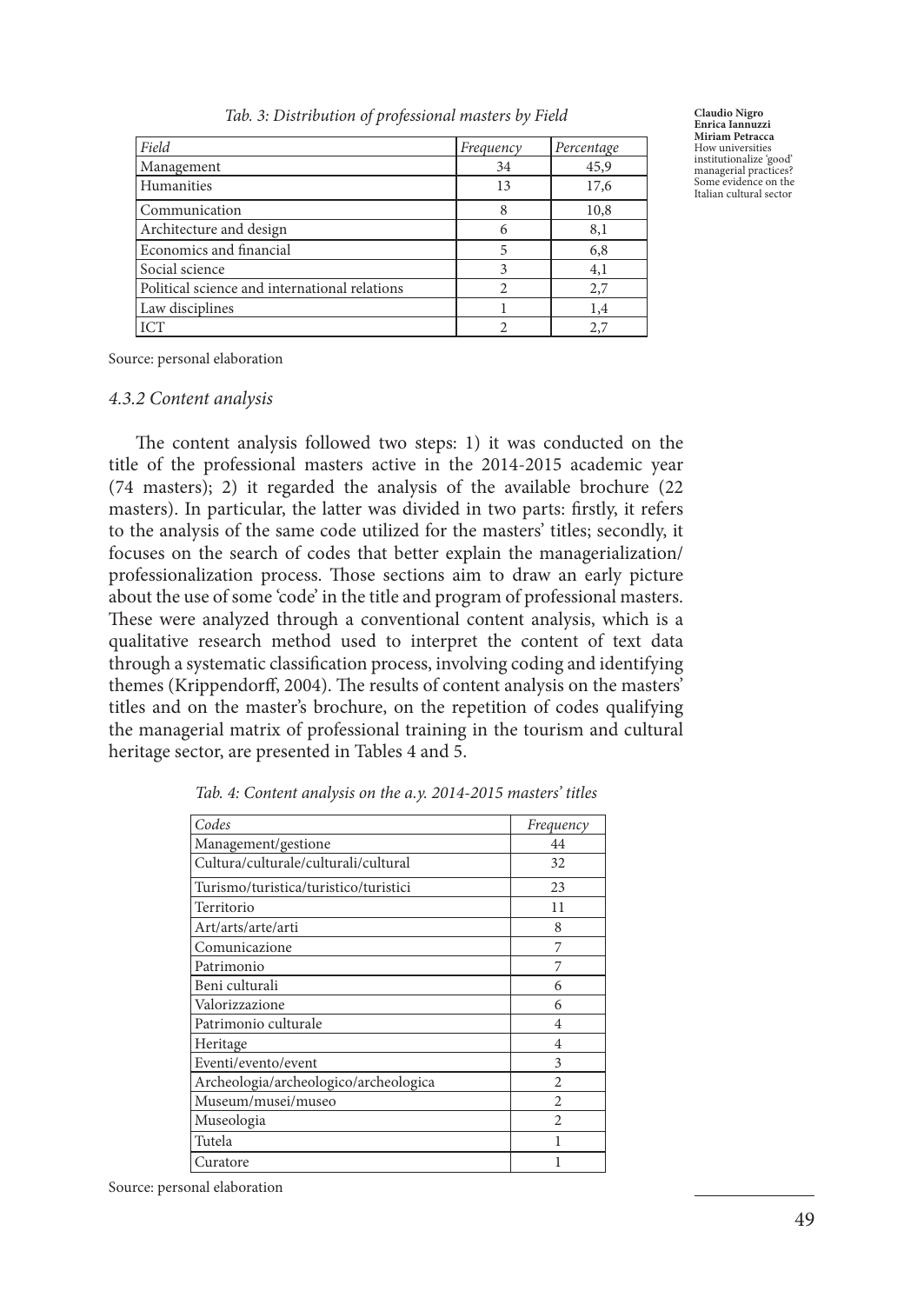| Codes                                 | Frequency |
|---------------------------------------|-----------|
| Cultura/culturale/culturali/cultural  | 654       |
| Management/gestione                   | 629       |
| Turismo/turistica/turistico/turistici | 502       |
| Art/arts/arte/arti                    | 288       |
| Museum/musei/museo                    | 195       |
| Eventi/evento/event                   | 159       |
| Comunicazione                         | 150       |
| Territorio                            | 95        |
| Valorizzazione                        | 79        |
| Heritage                              | 70        |
| Patrimonio                            | 70        |
| Beni culturali                        | 64        |
| Curatore                              | 31        |
| Tutela                                | 24        |
| Archeologia/archeologico/archeologica | 19        |
| Patrimonio culturale                  | 15        |
| Museologia                            | 4         |

Source: personal elaboration

sinergie italian journal of management Vol. 34, N. 100, 2016

> The repetition of 'Cultura/culturale/culturali/cultural' and 'Management/gestione' codes in the brochures, as well as in the masters' titles, confirms the desire of the trainer to underlie the promotion of professional and managerial nature of the educational paths offered to the marked. At the same time, it may provide a first indication with respect to the alignment between the trainers and the language used in the brochure, which as a communication tool to the potential user, is dedicated to making the educational path more attractive.

> To confirm this language alignment, the research group decided to develop a second phase of content analysis on masters' brochures, focusing on the use of codes that had shown better the attempt of Italian universities to bring out the professionalizing nature of their courses (Table 6).

|  |  |                                  | Tab. 6: Content analysis on the masters' brochures (professionalizing/ |  |
|--|--|----------------------------------|------------------------------------------------------------------------|--|
|  |  | <i>managerialization codes</i> ) |                                                                        |  |

| Codes                                                                                                                                        | Frequency |
|----------------------------------------------------------------------------------------------------------------------------------------------|-----------|
| 1. Professionale/professionali/professional/professionals/<br>Professionalizzazione/professionalizzante/professionalizzanti/                 | 180       |
| professionalization/professionalizing                                                                                                        |           |
| 2. Competenza/competenze/skill/skills                                                                                                        | 177       |
| 3. Stage/stages/tirocinio/tirocini                                                                                                           | 158       |
| 4. Attestato/attestati/certificazione/certificazioni/certification/<br>certifications/certificate/certificates/certificazione/certificazioni | 77        |
| 5. Manageriale/manageriali/managerial/managerials/<br>managerialization/managerializzazione/formazione manageriale                           | 50        |
| 6. Figura professionale/figure professionali/profilo professionale/<br>professional figure                                                   | 35        |
| 7. Placement                                                                                                                                 | 19        |

Source: personal elaboration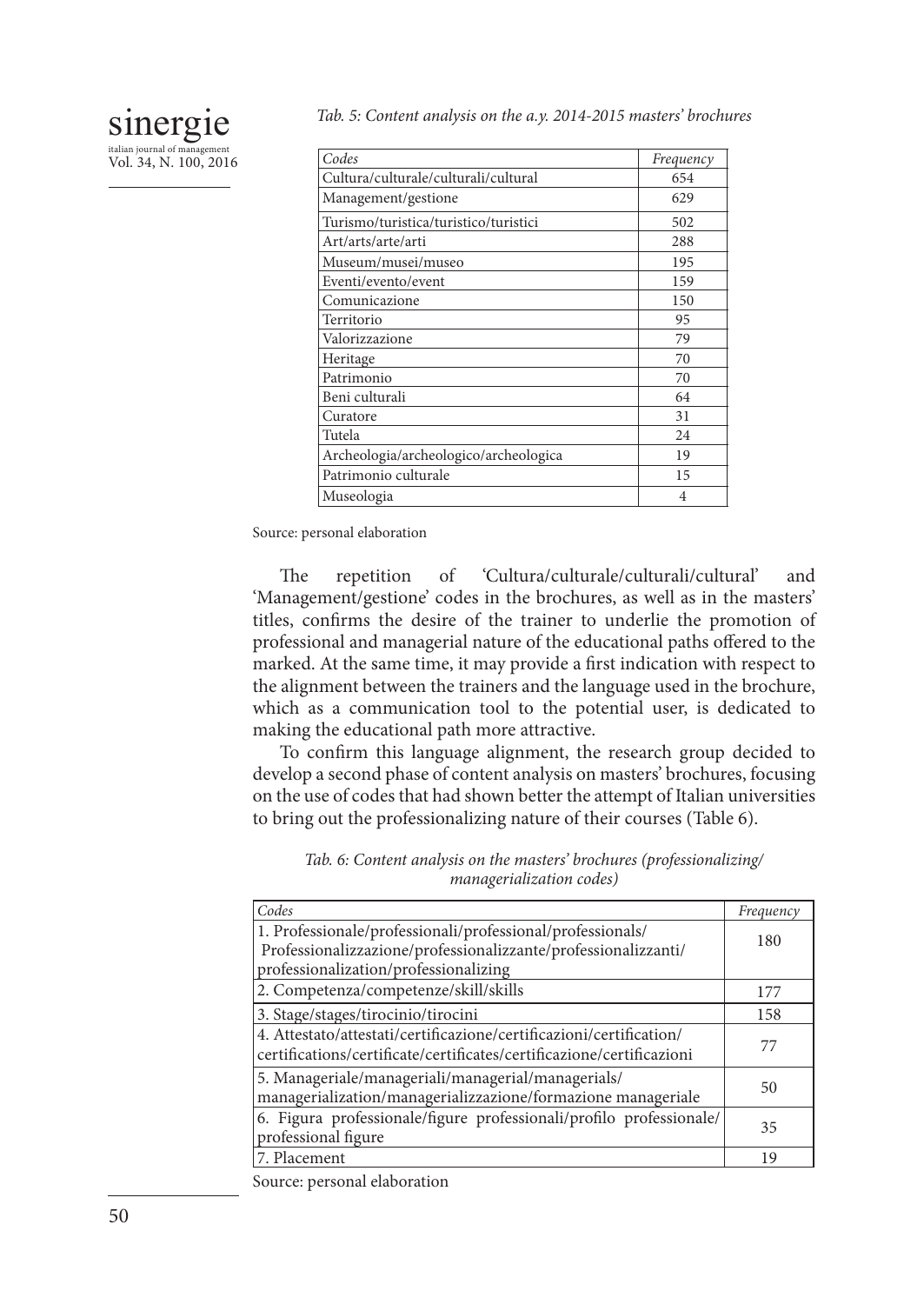**Claudio Nigro Enrica Iannuzzi Miriam Petracca**  How universities institutionalize 'good' managerial practices? Some evidence on the Italian cultural sector

We chose the codes for the following reason: 1 and 5 were chosen because they qualify the process of professionalization/managerialization currently underway, while 2, 3, 6, and 7 were chosen because they have a structural nature compared to the supplied formative service.

In order to better investigate the professionalization/managerializartion process, we developed a cross tabulation (Table 7), crossing the codes of Table 6 with respect to a single brochure, not considering codes having a frequency of less than 50.

| Master's<br>brochures | Professionalizing<br>Professional etc | Stage<br>Tirocinio ect | Managerializzazione<br>Managerialization<br>etc | Attestato<br>Certificato etc |
|-----------------------|---------------------------------------|------------------------|-------------------------------------------------|------------------------------|
| 1                     | 9                                     | 18                     | 10                                              | $\mathbf{0}$                 |
|                       |                                       |                        |                                                 |                              |
| $\overline{c}$        | 3                                     | $\overline{2}$         | $\overline{2}$                                  | $\mathbf{0}$                 |
| 3                     | $\overline{4}$                        | $\mathbf{0}$           | $\mathbf{0}$                                    | $\overline{c}$               |
| $\overline{4}$        | 14                                    | 1                      | 1                                               | $\mathbf{0}$                 |
| 5                     |                                       | 3                      | $\theta$                                        | $\mathbf{0}$                 |
| 6                     |                                       | $\mathbf{0}$           | $\theta$                                        | $\overline{c}$               |
| 7                     | 3                                     | $\overline{4}$         |                                                 | $\mathbf{0}$                 |
| 8                     | 3                                     | $\overline{4}$         |                                                 | $\mathbf{0}$                 |
| 9                     | $\overline{2}$                        | 9                      | l                                               | 1                            |
| 10                    | 12                                    | 1                      | 7                                               | 1                            |
| 11                    | 5                                     | $\mathbf{0}$           | 5                                               | 13                           |
| 12                    | 3                                     | $\overline{4}$         |                                                 | $\mathbf{0}$                 |
| 13                    | 5                                     | 3                      |                                                 | $\Omega$                     |
| 14                    | 3                                     | $\overline{4}$         | $\theta$                                        | $\mathbf{0}$                 |
| 15                    | 27                                    | $\mathbf{0}$           | $\overline{2}$                                  | 3                            |
| 16                    |                                       | 6                      | $\mathbf{0}$                                    | $\mathbf{0}$                 |
| 17                    |                                       | 5                      | 3                                               | $\mathbf{0}$                 |
| 18                    |                                       | 3                      | $\overline{2}$                                  |                              |
| 19                    |                                       | 3                      | $\mathbf{0}$                                    | $\mathbf{0}$                 |

*Tab. 7: Cross tabulation of masters' brochures and professionalization/ managerialization codes4*

<sup>4</sup> 1) Economia e Management dell'Arte e dei Beni Culturali; 2) Gestione dei Beni Culturali; 3) Art; 4) Tourism e Mangement; 5) MEMATIC; 6) Arti, Architettura, Città; 7) Management-Promozione-Innovazioni Tecnologiche nella Gestione dei Beni Culturali; 8) Valorizzazione turistica dei beni ambientali e culturali; 9) World Natural Heritage Management; 10) MAMA; 11) EMHM; 12) Valorizzazione turistica dei beni ambientali e culturali; 13) Turismo e ICT; 14) Servizi Educativi per il Patrimonio Artistico, dei Musei Storici e di Arti Visive; 15) Arts Management; 16) Diritto dell'ambiente e del territorio; 17) Economia e gestione del turismo; 18) MaBAC; 19) Sviluppo creativo e gestione delle attività culturali; 20) Tourism Quality Management; 21) PITT; 22) Design dei Servizi Turistici; 23) Management del turismo; 24) MAGPA; 25) MAGPA II; 26) World heritage and cultural project for development; 27) MEC; 28) Progettare cultura. Interventi d'arte, cultura e design per città, imprese e territory; 29) Culture Simboliche per le Professioni dell'Arte, dell'Educazione e della Cura; 30) Esperto Management Aziende e Servizi Turistici (base); 31) Esperto Management Aziende e Servizi Turistici (avanzato); 32) Economia della Cultura: Politiche, Governo e Gestione (indirizzo generale)/International Master in Economics of Culture: Policy, Government and Management (Indirizzo internazionale); Marketing e organizzazione di eventi; 34) Progettazione e promozione degli eventi artistici e culturali (PPEAC).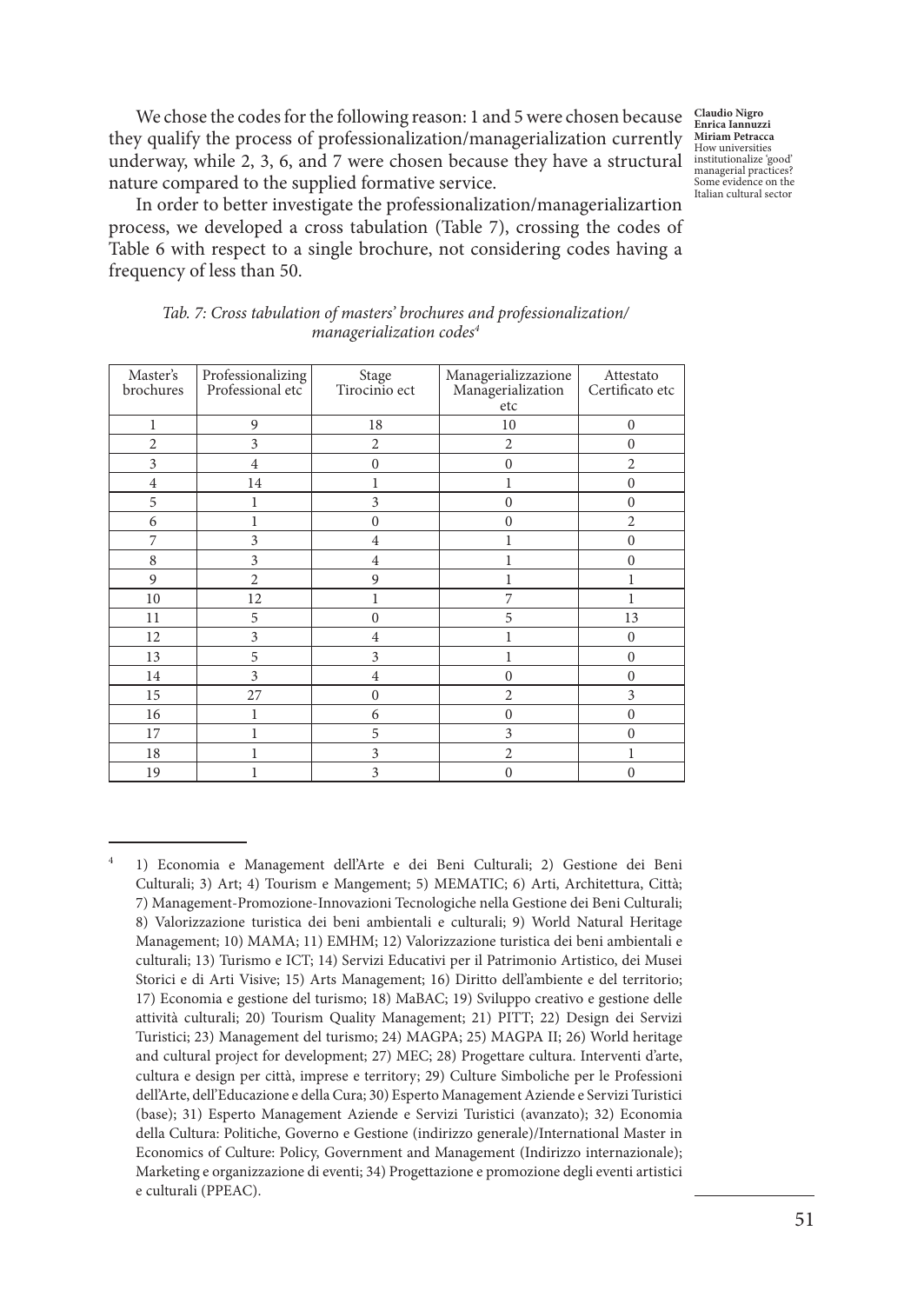# sinergie

italian journal of management Vol. 34, N. 100, 2016

| Master's<br>brochures | Professionalizing<br>Professional etc | Stage<br>Tirocinio ect | $\begin{array}{c} \text{Managementizzazione}\\ \text{Managementization}\\ \text{etc} \end{array}$ | Attestato<br>Certificato<br>etc |
|-----------------------|---------------------------------------|------------------------|---------------------------------------------------------------------------------------------------|---------------------------------|
| 20                    | 37                                    | 33                     | 5                                                                                                 | 24                              |
| 21                    | $\overline{2}$                        |                        | $\theta$                                                                                          | $\Omega$                        |
| 22                    | 6                                     | 9                      | $\theta$                                                                                          | 3                               |
| 23                    | 11                                    | 14                     |                                                                                                   | 18                              |
| 24                    | $\Omega$                              | $\Omega$               | $\overline{2}$                                                                                    | $\Omega$                        |
| 25                    | $\theta$                              | $\theta$               | $\overline{2}$                                                                                    | $\theta$                        |
| 26                    | $\overline{4}$                        | $\mathbf{0}$           | $\Omega$                                                                                          | $\Omega$                        |
| 27                    | 3                                     | 8                      | $\Omega$                                                                                          |                                 |
| 28                    | 4                                     | 8                      | $\theta$                                                                                          | $\theta$                        |
| 29                    | $\theta$                              | $\overline{2}$         | $\Omega$                                                                                          | $\Omega$                        |
| 30                    | $\overline{4}$                        |                        |                                                                                                   | $\Omega$                        |
| 31                    | 4                                     |                        |                                                                                                   | $\theta$                        |
| 32                    | $\overline{4}$                        | $\overline{2}$         | $\Omega$                                                                                          | $\overline{c}$                  |
| 33                    |                                       | 6                      | $\Omega$                                                                                          | $\Omega$                        |
| 34                    |                                       | 3                      |                                                                                                   | $\theta$                        |

Source: personal elaboration

## **5. Discussion and conclusions**

According to the supporters of the 'modernization' process of the Italian cultural system, the professionalization theme has become the central item of the recent institutional and scientific debates. This theme is related to the process of formal education, coherent with the new institutional perspective and with particular reference to the role of the isomorphic dynamics in the institutionalization process (dissemination) of 'good' and 'new' management practices.

Hence, the role played by Universities and professional training institutions, important centers for the development of organizational norms, is shared by professional managers and their collaborators. The definition of the new professional profile reveals the role played by these actors in the institutionalization process of artistic-cultural heritage' 'managerialization'. The strategic objective of these actors has become the plan for training goals which will be able to make available at the market, as soon as possible, an expert figure of a professional manager.

This implies that the stronger the commitment of the training institutions to the direction of creating professional profiles, the greater the homogenization of capacity and skills possessed by actors trained for the purpose. Therefore, the quicker the process of professionalization of cultural managers, the faster the process of dissemination of new management models.

Therefore, *is it consistent to assert that training institutions, first of all public, contribute to the spread of such managerial practices in the field of cultural heritage, thus contributing to the institutionalization of the new regulatory framework in terms of professionalisation of the cultural sector?* 

Not entering into the merits of the real opportunities offered by the processes of professional training, the research group is currently attempting to give answer to these questions.

From the study emerges, limited to the first results obtained from the analyses conducted on 74 professional masters, the following: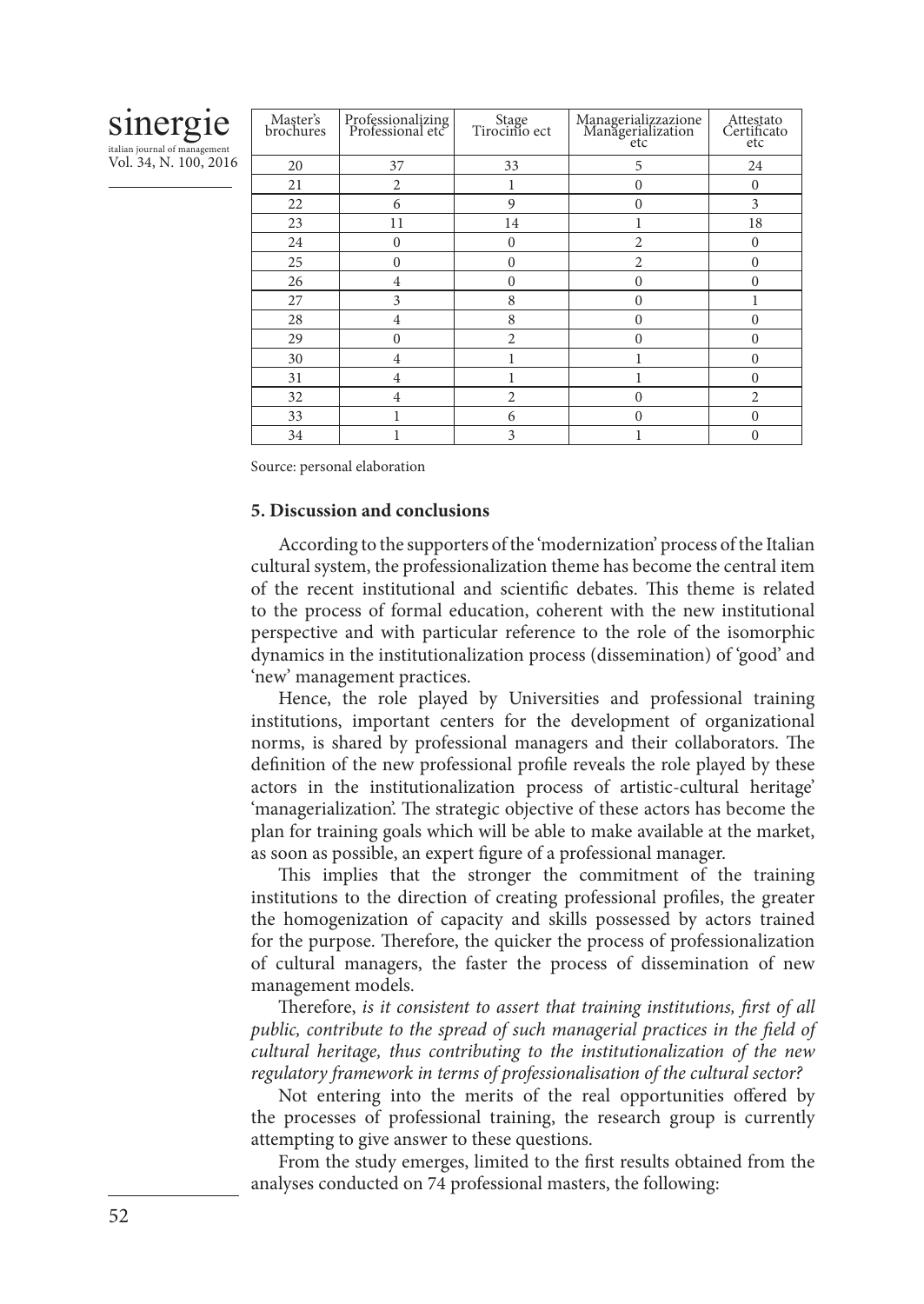A) *Descriptive Analysis*

- the largest commitment in professional training has been in the Regions of Lazio (28,4% active course) and Lombardia (17,6%). The institutionalize 'good' result from Lazio is due to the high concentration of artistic-cultural managerial practices?<br>
Italian cultural sector heritage in the territory. Moreover, the two regions have a cumulative frequency of 46%;
- the data available regarding the masters' edition show that most of them are a first edition (21,6%) and, just a 5,4%, are at the 8th. However, the lack of information about the editions (47,3%), has not allowed us to read and give an interpretation about the beginning of the courses respectively to the evolution of the regulatory framework;
- the distribution of professional masters by field reveals that Management is the most popular area of studies (45,9%), followed by Humanities (17,6%) and Communication (10,8%).
- B) *Content Analysis:*
	- the prevalent use of the terms 'Management/gestione' and 'Cultura/ culturale/culturali/cultural' has allowed us to hypothesize the educational content, connecting them to 'good' economic and managerial practices. On the other hand, the 'label' may configure the so-called 'window dressing' in which the real contents are not contextualized in the cultural sector. This condition creates a mismatch between the declared and realized educational objectives (decoupling). This aspect could be further confirmed by the repetition of the same codes with respect to the content of a master's brochure, by definition 'window' of educational content;
	- tables 6 and 7 show an interesting characteristic of the managerialization process promoted by universities, that is a clear intention to emphasize the qualifying nature of the educational offer. The Managerializzazione/ managerialization/etc. code is used in 60% of the brochure, even in the masters not belonging to the economic area. Finally, must be noted that about 40% of the brochures refer to a process of certification of the skills acquired.

The group is aware of the research limitations but believes that these results can already orient the reader towards the ideas proposed in the early stages of this work. The research group wishes for an extended time of work aimed at developing a longitudinal analysis of processes of formation, to verify the commitment, over time, of Italian universities to the process of dissemination of managerial practices in the field of cultural heritage. Later on, this commitment will be related to the mutations that have covered the regulatory framework related to the cultural heritage sector.

#### **References**

- BAGDADLI S. (2003), "Museum and theatre networks in Italy: determinants and typology", *International Journal of Art Management*, vol. 6, n. 1, pp. 19-29.
- BAGDADLI S., PAOLINO C. (2005), T*he Institutional Change of Italian Public Museums Between Legitimacy and Efficiency: Do Museum Directors Have a Role?*, neumann.hec.ca

**Claudio Nigro Enrica Iannuzzi Miriam Petracca**  How universities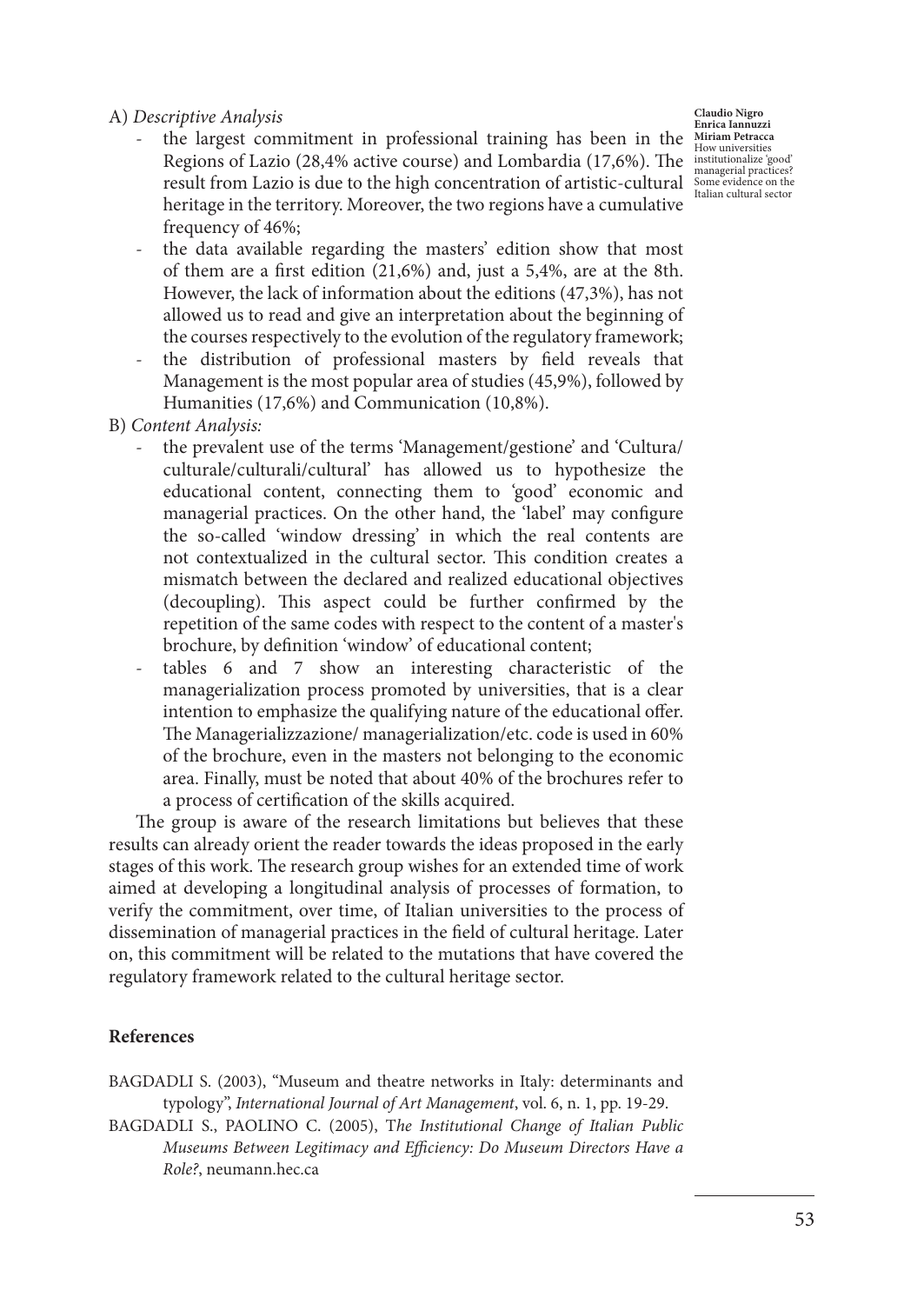# sinergie

BERGER P.L., LUCKMANN T. (1969), *La realtà come costruzione sociale*, Il Mulino, Bologna.

- <sub>italian journal of management</sub><br>Vol. 34, N. 100, 2016 BONAZZI G. (2002), *Come studiare le organizzazioni*, Il Mulino, Bologna.
	- CHIRIELISON C. (1999), "La valutazione delle performance nelle gestioni museali: problematiche operative e tecniche", *Studi e note di economia*, vol. 1, n. 99, pp. 143-168.
	- DIMAGGIO P., POWELL W.W. (1983), "The Iron Cage Revisited: Institutional Isomorphism and Collective Rationality in Organizational Field", *American Sociological Review*, vol. 48, n. 2, pp. 147-160.
	- DIMAGGIO P., POWELL W.W. (2000), "La gabbia di ferro rivisitata. Isomorfismo istituzionale e razionalità collettiva nei campi organizzativi", in Powell W.W., Dimaggio P.J. (ed.), *Il neoistituzionalismo nell'analisi organizzativa*, Edizioni di Comunità, Torino.
	- DRAGONI P. (2005), "Antimarketing dei musei Italiani?", *Sinergie*. n. 68, pp. 55-74.
	- DRAGONI P. (2010), *Processo al museo. Sessant'anni di dibattito sulla valorizzazione museale in Italia*, Edifir, Firenze.
	- FRANCH M. (2010), "Le frontiere manageriali per la valorizzazione della cultura e dell'arte", *Sinergie*, n. 82, pp. 95-107.
	- GOLINELLI G.M. (2012), *Patrimonio culturale e creazione di valore. Verso nuovi percorsi*, Cedam, Padova.
	- GHOSHAL S. (2005), "Le cattive teorie manageriali distruggono le buone pratiche", *Sviluppo e organizzazione*, n. 210 (July-August), pp. 51-69.
	- GROSSI R. (2006), "Cultura tra identità e sviluppo. III Rapporto Annuale Federculture", *Il Sole 24 ore,* Milano.
	- JALLA D. (2000), *Il Museo Contemporaneo, Introduzione al Nuovo Sistema Museale Italiano*, Utet, Torino.
	- KRIPPENDORFF K. (2004), "Reliability in content analysis", *Human Communication Research*, vol. 30, n. 3, pp. 411-433.
	- LORD B., LORD G. (1997), *The Manual of Museum Management*, The Stationary Office, London.
	- MASTROBERARDINO P., IANNUZZI E., CORTESE F., MORRIELLO D. (2013), "Processi isomorfici, innovazione e cambiamento", *Atti del XXV Convegno annuale di Sinergie "L'innovazione per la competitività delle imprese", 24-25 ottobre 2013* - Università Politecnica delle Marche (Ancona),
	- MEYER J.W., ROWAN B. (2000), "Le organizzazioni istituzionalizzate. La struttura formale come mito e cerimonia", in Powell W.W., Dimaggio P.J. (ed.), *Il neoistituzionalismo nell'analisi organizzativa*, Edizioni di Comunità, Torino.
	- MONTELLA M. (2009), *Valore e valorizzazione del patrimonio culturale storico*, Mondadori, Milano.
	- MONTELLA M. (2012), "Valore culturale", in Golinelli G.M., *Patrimonio culturale e creazione di valore. Verso nuovi percorsi*, Cedam, Padova.
	- NIGRO C., IANNUZZI E., CAROLILLO G. (2011), "Comunicazione e strutturazione di un quadro istituzionale. Riflessioni sulla recente crisi del sistema finanziario", *Sinergie*, n. 89, pp. 109-130.
	- NIGRO C., IANNUZZI E., CORTESE F., PETRACCA, M. (2013), *Isomorphism and decoupling in the dynamics of governance of Italian University*, 16th Toulon - Verona Conference, 29-30 August 2013, University of Ljubljana, Slovenia.